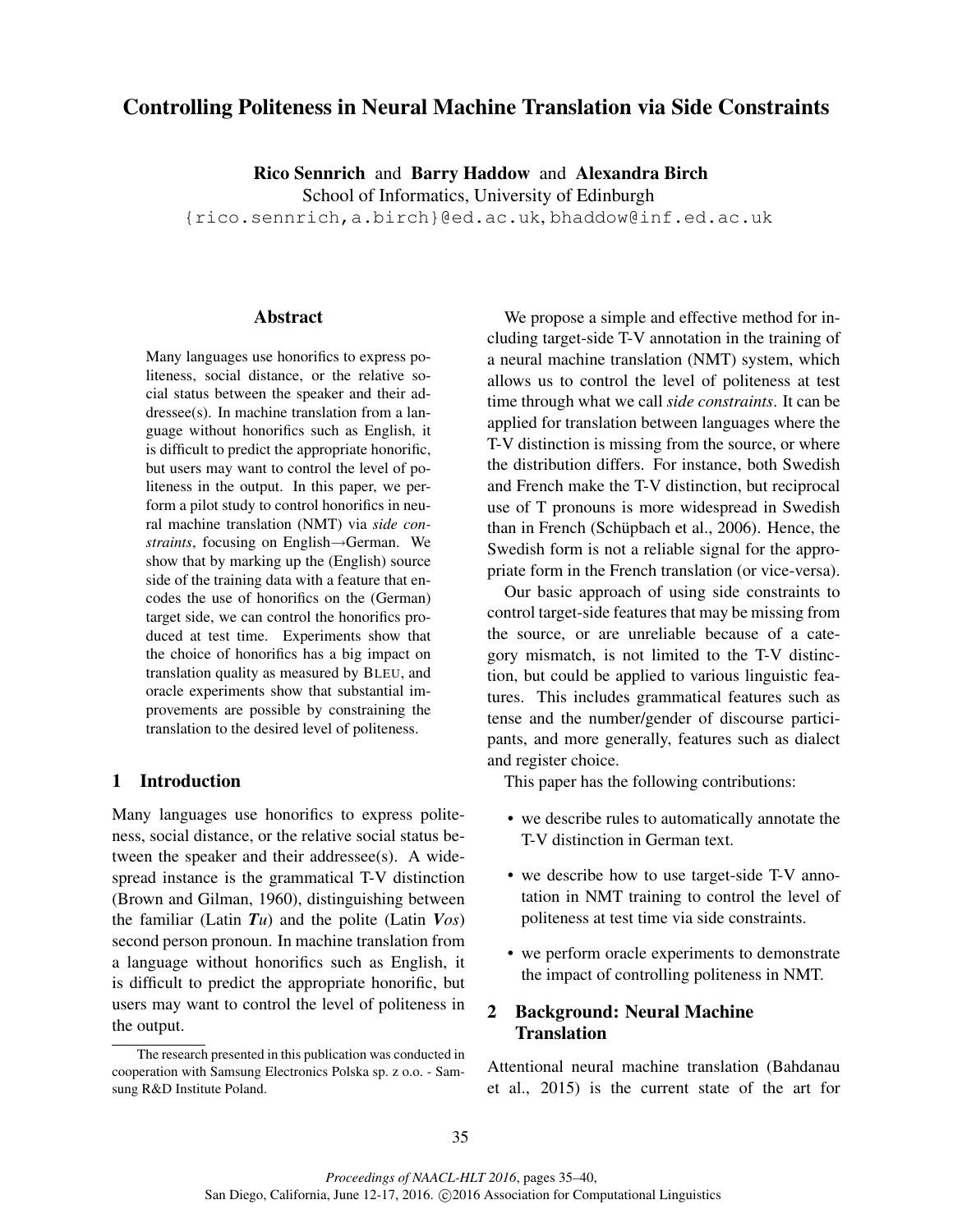English→German (Jean et al., 2015b; Luong and Manning, 2015). We follow the neural machine translation architecture by Bahdanau et al. (2015), which we will briefly summarize here. However, our approach is not specific to this architecture.

The neural machine translation system is implemented as an attentional encoder-decoder network. The encoder is a bidirectional neural network with gated recurrent units (Cho et al., 2014) that reads an input sequence  $x = (x_1, ..., x_m)$  and calculates a forward sequence of hidden states  $(\overrightarrow{h_1},...,\overrightarrow{h_m})$ , and a backward sequence  $(\overleftarrow{h_1},...,\overleftarrow{h_m})$ . The hidden states  $\overrightarrow{h_j}$  and  $\overleftarrow{h_j}$  are concatenated to obtain the annotation vector  $h_i$ .

The decoder is a recurrent neural network that predicts a target sequence  $y = (y_1, ..., y_n)$ . Each word  $y_i$  is predicted based on a recurrent hidden state  $s_i$ , the previously predicted word  $y_{i-1}$ , and a context vector  $c_i$ .  $c_i$  is computed as a weighted sum of the annotations  $h_i$ . The weight of each annotation  $h_j$  is computed through an *alignment model*  $\alpha_{ij}$ , which models the probability that  $y_i$  is aligned to  $x_j$ . The alignment model is a single-layer feedforward neural network that is learned jointly with the rest of the network through backpropagation.

A detailed description can be found in (Bahdanau et al., 2015). Training is performed on a parallel corpus with stochastic gradient descent. For translation, a beam search with small beam size is employed.

#### 3 NMT with Side Constraints

We are interested in machine translation for language pairs where politeness is not grammatically marked in the source text, but should be predicted in the target text. The basic idea is to provide the neural network with additional input features that mark *side constraints* such as politeness.

At training time, the correct feature is extracted from the sentence pair as described in the following section. At test time, we assume that the side constraint is provided by a user who selects the desired level of politeness of the translation.

We add side constraints as special tokens at the end of the source text, for instance *<T>* or *<V>*. The attentional encoder-decoder framework is then able to learn to pay attention to the side constraints. One could envision alternative architectures to incorporate side constraints, e.g. directly connecting them to all decoder hidden states, bypassing the attention model, or connecting them to the output layer (Mikolov and Zweig, 2012). Our approach is simple and applicable to a wide range of NMT architectures and our experiments suggest that the incorporation of the side constraint as an extra source token is very effective.

### 4 Automatic Training Set Annotation

Our approach relies on annotating politeness in the training set to obtain the politeness feature which we discussed previously. We choose a sentence-level annotation because a target-side honorific may have no word-level correspondence in the source. We will discuss the annotation of German as an example, but our method could be applied to other languages, such as Japanese (Nariyama et al., 2005).

German has distinct pronoun forms for informal and polite address, as shown in Table 1. A further difference between informal and polite speech are imperative verbs, and the original imperative forms are considered informal. The polite alternative is to use 3rd person plural forms with subject in position 2:

- *Ruf mich zurück.* (informal) (Call me back.)
- *Rufen Sie mich zurück.* (polite) (Call you me back.)

We automatically annotate politeness on a sentence level with rules based on a morphosyntactic annotation by ParZu (Sennrich et al., 2013). Sentences containing imperative verbs are labelled informal. Sentences containing an informal or polite pronoun from Table 1 are labelled with the corresponding class.

Some pronouns are ambiguous. Polite pronouns are distinguished from (neutral) 3rd person plural forms by their capitalization, and are ambiguous in sentence-initial position. In sentence-initial position, we consider them polite pronouns if the English source side contains the pronoun *you(r)*. For *Ihr* and *ihr*, we use the morphological annotation by ParZu to distinguish between the informal 2nd person plural nominative, the (neutral) 3rd person singular dative, and the possessive; for possessive pronouns, we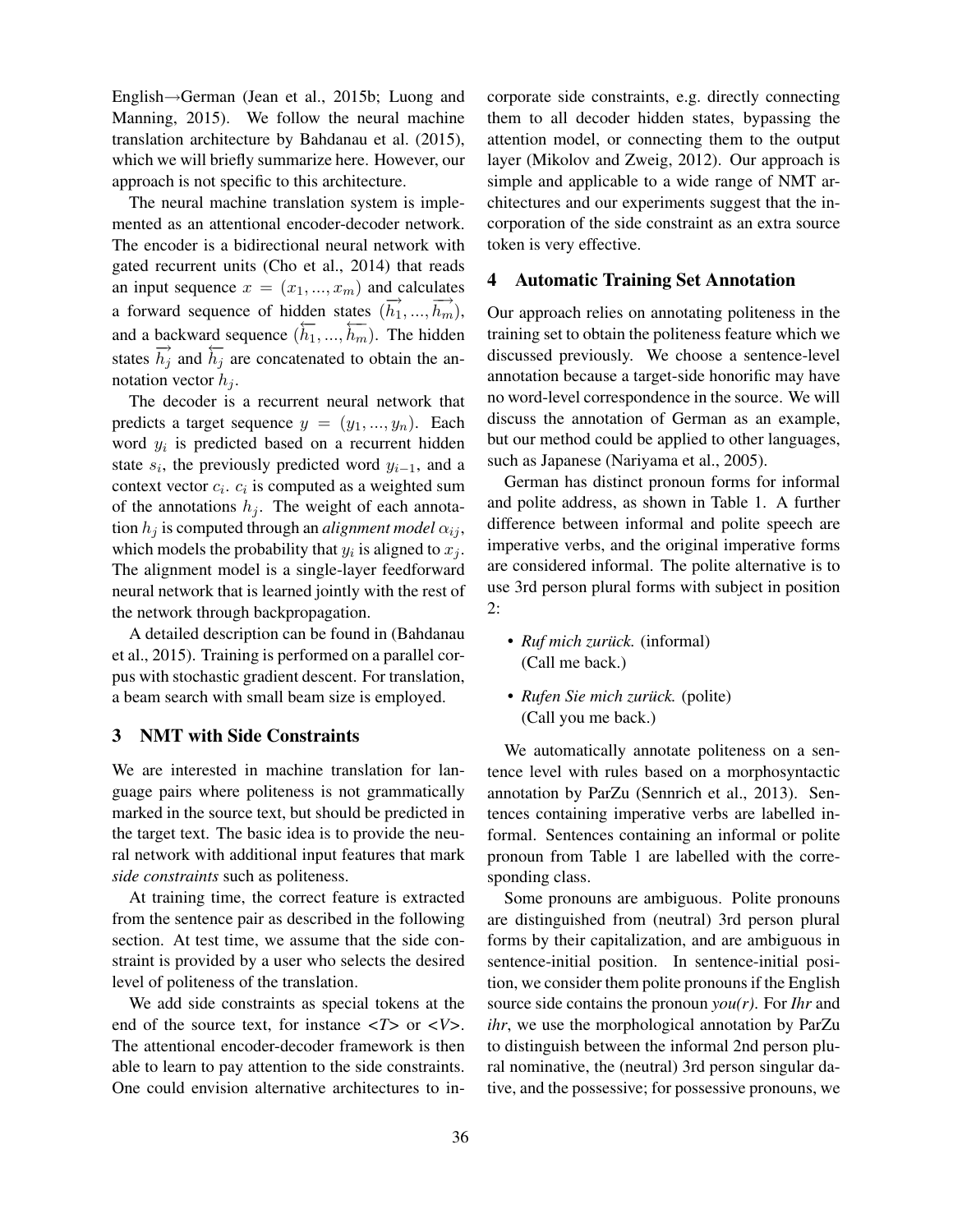|                        | informal |      | polite       |
|------------------------|----------|------|--------------|
| category               | sg.      | pl.  | sg./pl.      |
| nominative             | du       | ihr  | Sie          |
| genitive               | deiner   | euer | <b>Ihrer</b> |
| dative                 | dir      | euch | <b>Ihnen</b> |
| accusative             | dich     | euch | <b>Sie</b>   |
| possessive (base form) | dein     | euer | Ihr          |

Table 1: German address pronouns.

distinguish between polite forms and (neutral) 3rd person forms by their capitalization.

If a sentence matches rules for both classes, we label it as informal – we found that our lowestprecision rule is the annotation of sentence-initial *Sie*. All sentences without a match are considered neutral.

#### 5 Evaluation

Our empirical research questions are as follows:

- can we control the production of honorifics in neural machine translation via side constraints?
- how important is the T-V distinction for translation quality (as measured by BLEU)?

#### 5.1 Data and Methods

We perform English→German experiments on OpenSubtitles (Tiedemann,  $2012$ )<sup>1</sup>, a parallel corpus of movie subtitles. Machine translation is commonly used in the professional translation of movie subtitles in a post-editing workflow, and politeness is considered an open problem for subtitle translation (Etchegoyhen et al., 2014). We use OpenSubtitles2012 as training corpus, and random samples from OpenSubtitles2013 for testing. The training corpus consists of of 5.58 million sentence pairs, out of which we label 0.48 million sentence pairs as polite, and 1.09 million as informal.

We train an attentional encoder-decoder NMT system using Groundhog<sup>2</sup> (Bahdanau et al., 2015; Jean et al., 2015a). We follow the settings and training procedure described by Sennrich et al. (2015), using BPE to represent the texts with a fixed vocabulary of subword units (vocabulary size 90000).

The training set is annotated as described in section 4, and the source side is marked with the politeness feature as described in section 3. Note that there are only two values for the politeness feature, and neutral sentences are left unmarked. This is to allow users to select a politeness level for the whole document, without having to predict which translations should contain an address pronoun. Instead, we want the NMT model to ignore side constraints when they are irrelevant.

To ensure that the NMT model does not overly rely on the side constraints, and that performance does not degrade when no side constraint is provided at test time, only a subset of the labelled training instances are marked with a politeness feature at training time. We set the probability that a labelled training instance is marked,  $\alpha$ , to 0.5 in our experiments. To ensure that the NMT model learns to ignore side constraints when they are irrelevant, and does not overproduce address pronouns when side constraints are active, we also mark neutral sentences with a random politeness feature with probability  $\alpha$ . Keeping the mark-up probability  $\alpha$  constant for all sentences in the training set prevents the introduction of unwanted biases. We re-mark the training set for each epoch of training. In preliminary experiments, we found no degradation in baseline performance when politeness features were included in this way during training.

The model is trained for approximately 9 epochs (7 days). At test time, all results are obtained with the same model, and the only variable is the side constraint used to control the production of honorifics. We test translation without side constraint, and translations that are constrained to be polite or informal. In an oracle experiment, we use the politeness label of the reference to determine the side constraint. This simulates a setting in which a user controls the desired politeness.

#### 5.2 Results

Our first test set is a random sample of 2000 sentences from OpenSubtitles2013 where the English source contains a 2nd person pronoun. Results are shown in Table 2. Side constraints very effectively control whether the NMT system produces polite or informal output. Translations constrained to be polite are overwhelmingly labelled polite or neutral

<sup>1</sup>http://www.opensubtitles.org

 $^{2}$ github.com/sebastien-j/LV groundhog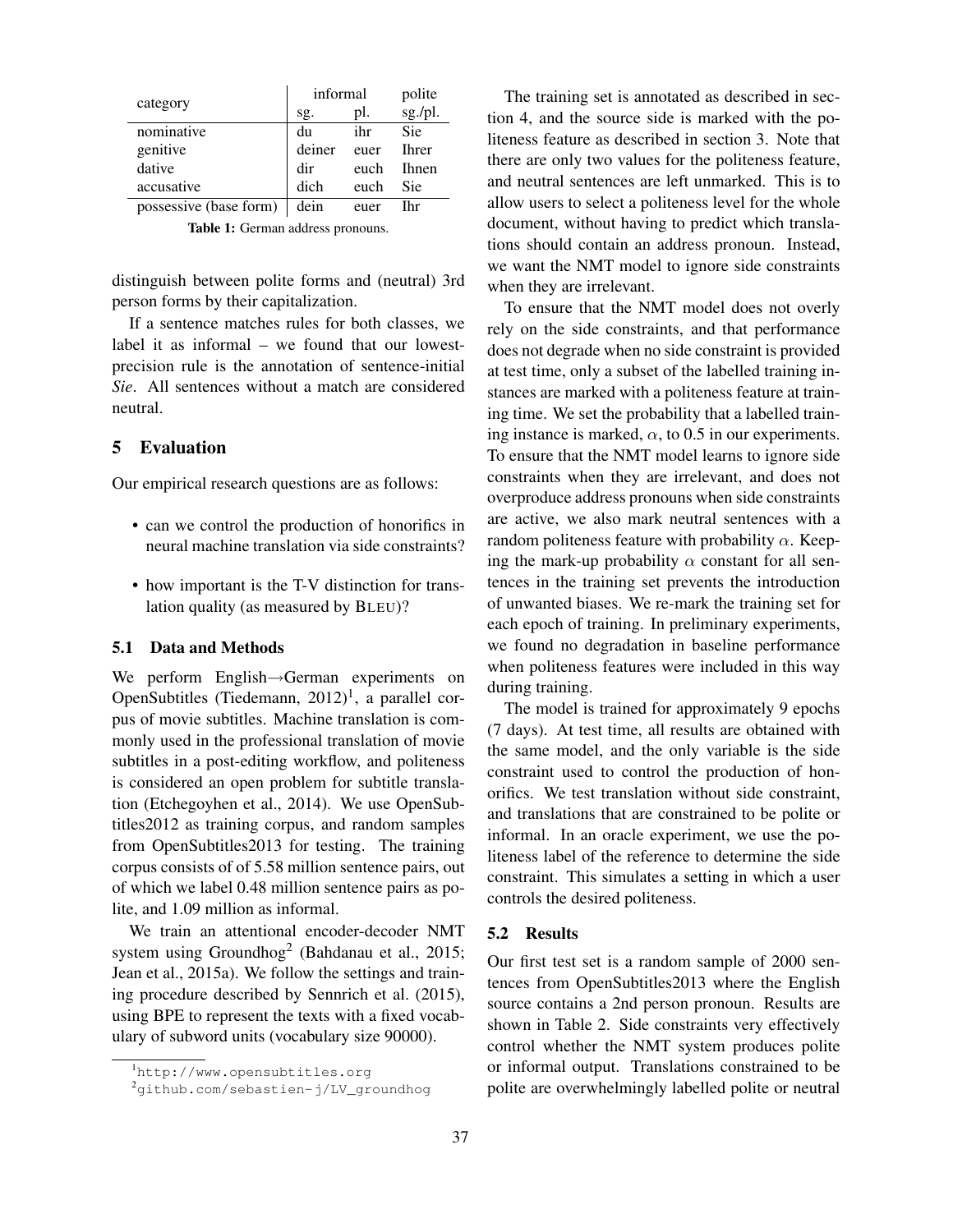| side constraint | output label | <b>BLEU</b> |                         |      |
|-----------------|--------------|-------------|-------------------------|------|
|                 |              |             | neutral polite informal |      |
| (reference)     | 429          | 524         | 1047                    |      |
| none            | 178          | 351         | 1471                    | 20.7 |
| polite          | 208          | 1728        | 64                      | 17.9 |
| informal        | 141          | 28          | 1831                    | 20.2 |
| oracle          | 161          | 567         | 12.72                   | 23.9 |

Table 2: Politeness and translation quality on test set of 2000 sentences from OpenSubtitles2013 that contain second person pronoun *you(r(s(elf)))* in English source text.

| source    | Give me the telephone!         |
|-----------|--------------------------------|
| reference | Gib mir das Telefon! [T]       |
| none      | Gib mir das Telefon! [T]       |
| polite    | Geben Sie mir das Telefon! [V] |
| informal  | Gib mir das Telefon! [T]       |
| source    | Are you kidding?               |
| reference | Das ist doch ein Witz! [N]     |
|           | (this is a joke!)              |
|           |                                |
| none      | Machst du Witze? [T]           |
| polite    | Machen Sie Witze? [V]          |
| informal  | Machst du Witze? [T]           |
| source    | You foolish boy.               |
| reference | Du dummer Junge. [T]           |
| none      | Du dummer Junge. [T]           |
| polite    | Du dummer Junge. [T]           |

Table 3: Translation examples with different side constraints. Translations marked as neutral [N], informal [T] or polite [V].

by our automatic target-side annotation (96%), and analogously, translations constrained to be informal are almost exclusively informal or neutral (98%).

We also see that BLEU is strongly affected by the choice. An oracle experiment in which the side constraint of every sentence is informed by the reference obtains an improvement of 3.2 BLEU over the baseline  $(20.7 \rightarrow 23.9)$ .

We note that the reference has a higher proportion of German sentences labelled neutral than the NMT systems. A close inspection shows that this is due to sentence alignment errors in OpenSubtitles, free translations as shown in Table 3, and sentences where *you* is generic and translated by the impersonal pronoun *man* in the reference.

The side constraints are only soft constraints, and are occasionally overridden by the NMT system. These cases tend to be sentences where the source text provides strong politeness clues, like the sen-

| side constraint | output label | <b>BLEU</b> |                         |      |
|-----------------|--------------|-------------|-------------------------|------|
|                 |              |             | neutral polite informal |      |
| (reference)     | 1406         | 189         | 405                     |      |
| none            | 1385         | 125         | 490                     | 22.6 |
| polite          | 1386         | 576         | 38                      | 21.7 |
| informal        | 1365         | 11          | 624                     | 22.5 |
| oracle          | 1374         | 185         |                         | 24.0 |

Table 4: Politeness and translation quality on test set of 2000 random sentences from OpenSubtitles2013.

tence *You foolish boy*. Neither the address *boy* nor the attribute *foolish* are likely in polite speech, and the sentence is translated with a T pronoun, regardless of the side constraint.

While Table 2 only contains sentences with an address pronoun in the source text, Table 4 represents a random sample. There are fewer address pronouns in the random sample, and thus more neutral sentences, but side constraints remain effective. This experiment also shows that we do not overproduce address pronouns when side constraints are provided, which validates our strategy of including side constraints with a constant probability  $\alpha$  at training time.

The automatic evaluation with BLEU indicates that the T-V distinction is relevant for translation. We expect that the actual relevance for humans depends on the task. For gisting, we expect the T-V distinction to have little effect on comprehensibility. For professional translation that uses MT with postediting, producing the desired honorifics is likely to improve post-editing speed and satisfaction. In an evaluation of MT for subtitle translation, Etchegoyhen et al. (2014) highlight the production of the appropriate T-V form as "a limitation of MT technology" that was "often frustrat[ing]" to post-editors.

#### 6 Related Work

Faruqui and Pado (2012) have used a bilingual English–German corpus to automatically annotate the T-V distinction, and train a classifier to predict the address from monolingual English text. Applying a source-side classifier is potential future work, although we note that the baseline encoder– decoder NMT system already has some disambiguating power. Our T-V classification is more comprehensive, including more pronoun forms and imperative verbs.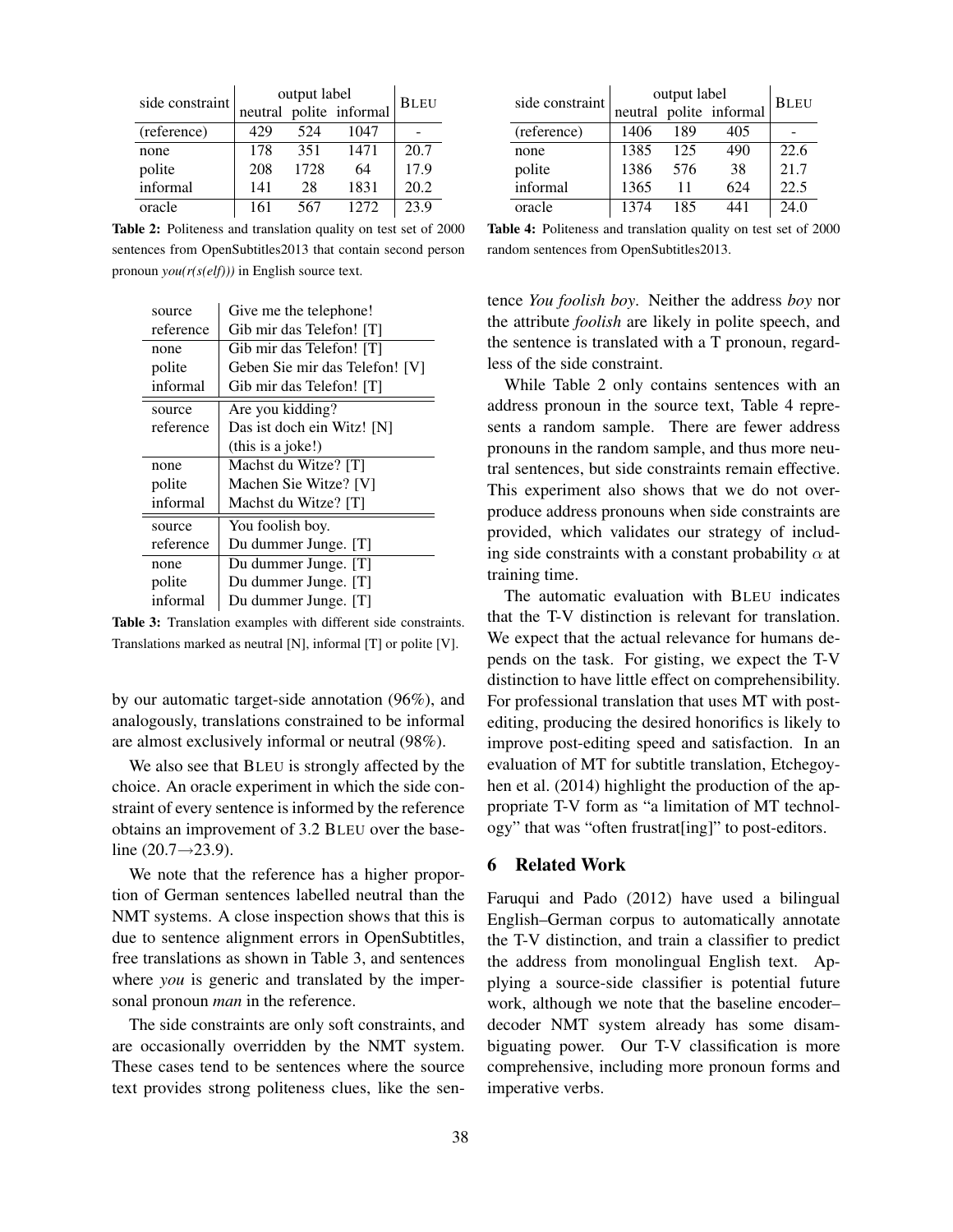Previous research on neural language models has proposed including various types of extra information, such as topic, genre or document context (Mikolov and Zweig, 2012; Aransa et al., 2015; Ji et al., 2015; Wang and Cho, 2015). Our method is somewhat similar, with the main novel idea being that we can target specific phenomena, such as honorifics, via an automatic annotation of the target side of a parallel corpus. On the modelling side, our method is slightly different in that we pass the extra information to the encoder of an encoder–decoder network, rather than the (decoder) hidden layer or output layer. We found this to be very effective, but trying different architectures is potential future work.

In rule-based machine translation, user options to control the level of politeness have been proposed in the 90s (Mima et al., 1997), and were adopted by commercial systems (SYSTRAN, 2004, 26). To our knowledge, controlling the level of politeness has not been explicitly addressed in statistical machine translation. While one could use data selection or weighting to control the honorifics produced by SMT, NMT allows us to very elegantly support multiple levels of politeness with a single model.

#### 7 Conclusion

Machine translation should not only produce semantically accurate translations, but should also consider pragmatic aspects, such as producing socially appropriate forms of address. We show that by annotating the T-V distinction in the target text, and integrating the annotation as an additional input during training of a neural translation model, we can apply side constraints at test time to control the production of honorifics in NMT.

We currently assume that the desired level of politeness is specified by the user. Future work could aim to automatically predict it from the English source text based on textual features such as titles and names, or meta-textual information about the discourse participants.

While this paper focuses on controlling politeness, side constraints could be applied to a wide range of phenomena. It is a general problem in translation that, depending on the language pair, the translator needs to specify features in the target text that cannot be predicted from the source text. Apart from from the T-V distinction, this includes grammatical features such as clusivity, tense, and gender and number of the discourse participants, and more generally, features such as the desired dialect (e.g. when translating into Arabic) and text register. Side constraints can be applied to control these features. All that is required is that the feature can be annotated reliably, either using target-side information or metatextual information, at training time.

#### Acknowledgments

The research presented in this publication was conducted in cooperation with Samsung Electronics Polska sp. z o.o. - Samsung R&D Institute Poland. This project has received funding from the European Union's Horizon 2020 research and innovation programme under grant agreement 644402 (HimL).

#### References

- Walid Aransa, Holger Schwenk, and Loïc Barrault. 2015. Improving Continuous Space Language Models using Auxiliary Features. In *Proceedings of the 12th International Workshop on Spoken Language Translation*, pages 151–158, Da Nang, Vietnam.
- Dzmitry Bahdanau, Kyunghyun Cho, and Yoshua Bengio. 2015. Neural Machine Translation by Jointly Learning to Align and Translate. In *Proceedings of the International Conference on Learning Representations (ICLR)*.
- Roger Brown and A. Gilman. 1960. The pronouns of power and solidarity. In T. Sebeok, editor, *Style in Language*. The M.I.T. Press, Cambridge, MA.
- Kyunghyun Cho, Bart van Merrienboer, Caglar Gulcehre, Dzmitry Bahdanau, Fethi Bougares, Holger Schwenk, and Yoshua Bengio. 2014. Learning Phrase Representations using RNN Encoder–Decoder for Statistical Machine Translation. In *Proceedings of the 2014 Conference on Empirical Methods in Natural Language Processing (EMNLP)*, pages 1724–1734, Doha, Qatar. Association for Computational Linguistics.
- Thierry Etchegoyhen, Lindsay Bywood, Mark Fishel, Panayota Georgakopoulou, Jie Jiang, Gerard Van Loenhout, Arantza Del Pozo, Mirjam Sepesy Maucec, Anja Turner, and Martin Volk. 2014. Machine Translation for Subtitling: A Large-Scale Evaluation. In *Proceedings of the Ninth International Conference on Language Resources and Evaluation (LREC'14)*, Reykjavik, Iceland. European Language Resources Association (ELRA).